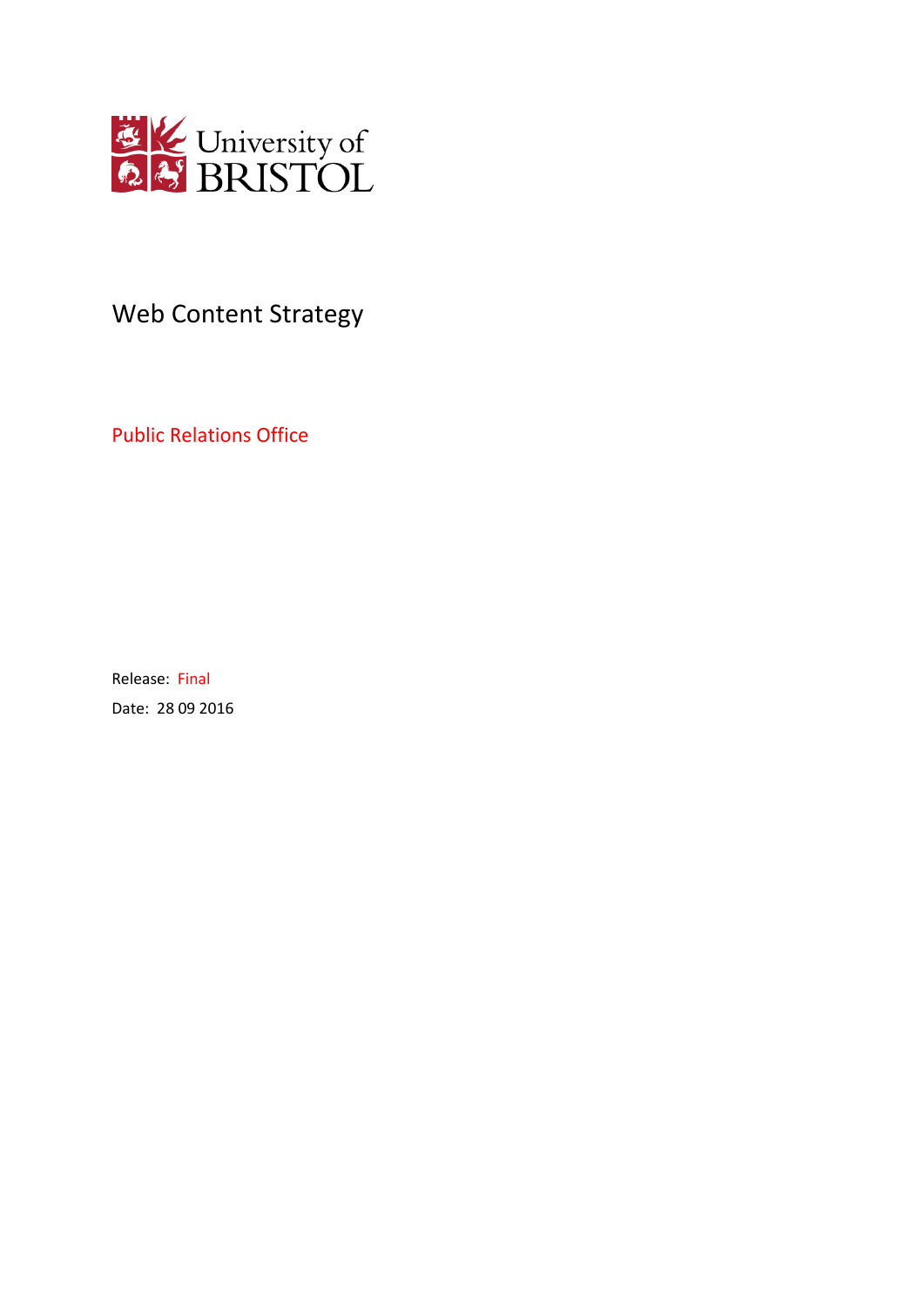# **Contents**

- [1](#page-3-0) [Purpose](#page-3-0)
- [2](#page-3-1) [Ownership](#page-3-1)
- [3](#page-3-2) [Scope](#page-3-2)
- [4](#page-3-3) [Content Strategy](#page-3-3)
	- [4.1](#page-3-4) [Rationale](#page-3-4)
		- [4.1.1](#page-3-5) [What is a Content Strategy?](#page-3-5)
		- [4.1.2](#page-3-6) [Why develop a Content Strategy?](#page-3-6)
		- [4.1.3](#page-4-0) [Why maintain a Content Strategy?](#page-4-0)
		- [4.1.4](#page-4-1) [Implementing the Content Strategy](#page-4-1)
	- [4.2](#page-4-2) [Organisational Identity](#page-4-2)
		- [4.2.1](#page-5-0) [Tone of Voice](#page-5-0)
		- [4.2.2](#page-5-1) [House Styles](#page-5-1)
		- [4.2.3](#page-5-2) [Visual Identity](#page-5-2)
- [5](#page-6-0) [Content](#page-6-0)
	- [5.1](#page-6-1) [Roles and Responsibilities](#page-6-1)
		- [5.1.1](#page-6-2) [Overview](#page-6-2)
	- [5.2](#page-7-0) [Editorial Group](#page-7-0)
		- [5.2.1](#page-7-1) [Scope](#page-7-1)
		- [5.2.2](#page-7-2) [Membership](#page-7-2)
		- [5.2.3](#page-8-0) [Responsibilities](#page-8-0)
	- [5.3](#page-9-0) [Content Creation](#page-9-0)
		- [5.3.1](#page-9-1) [Website Request form](#page-9-1)
		- [5.3.2](#page-9-2) [Core Content Statement](#page-9-2)
	- [5.4](#page-10-0) [Original vs curated content](#page-10-0)
		- [5.4.1](#page-10-1) [Original Content](#page-10-1)
		- [5.4.2](#page-11-0) [Co-Created Content](#page-11-0)
		- [5.4.3](#page-12-0) [Curated Content](#page-12-0)
	- [5.5](#page-12-1) [Editorial Calendars](#page-12-1)
	- [5.6](#page-12-2) [University-specific Content](#page-12-2)
		- [5.6.1](#page-12-3) [Student recruitment](#page-12-3)
		- [5.6.2](#page-13-0) [Research](#page-13-0)
		- [5.6.3](#page-13-1) [News](#page-13-1)
		- [5.6.4](#page-13-2) [Events](#page-13-2)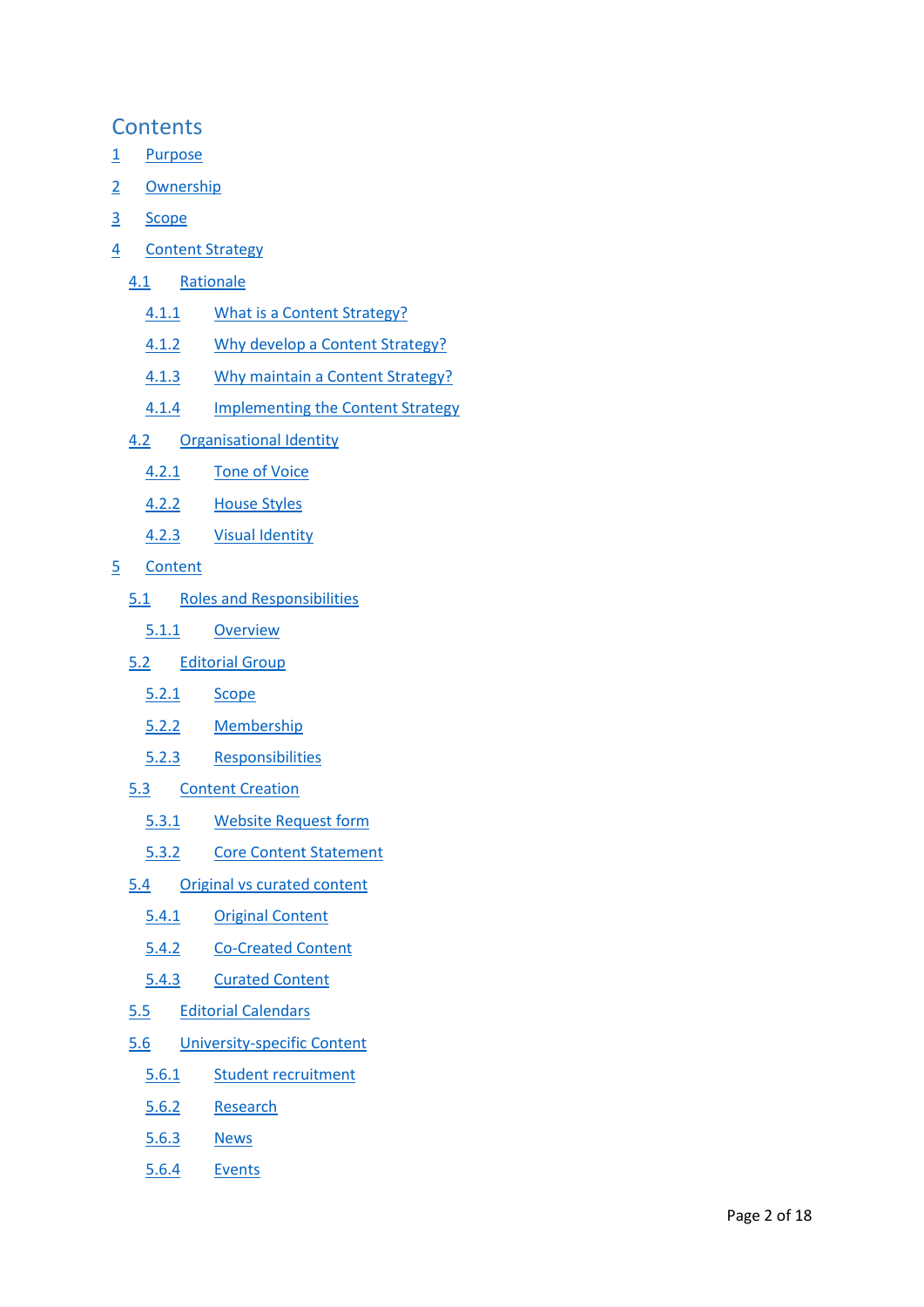- [5.6.5](#page-14-0) [People](#page-14-0)
- [5.6.6](#page-14-1) [About](#page-14-1)
- [5.7](#page-14-2) [Management](#page-14-2)
	- [5.7.1](#page-14-3) [Content Inventory](#page-14-3)
	- [5.7.2](#page-15-0) [Analytics](#page-15-0)
	- [5.7.3](#page-15-1) [Search Engine Optimisation \(SEO\)](#page-15-1)
	- [5.7.4](#page-16-0) [Quality](#page-16-0)
	- [5.7.5](#page-16-1) [Archiving](#page-16-1)
- [6](#page-16-2) [Content Management System](#page-16-2)
	- [6.1](#page-16-3) [Responsive](#page-16-3)
		- [6.1.1](#page-16-4) [Responsive Templates](#page-16-4)
		- [6.1.2](#page-16-5) [Responsive Content Types](#page-16-5)
	- [6.2](#page-16-6) [Site Sections \(navigation\)](#page-16-6)
		- [6.2.1](#page-16-7) [Information Architecture](#page-16-7)
- [7](#page-17-0) [Governance](#page-17-0)
	- [7.1](#page-17-1) [Web Governance Policy](#page-17-1)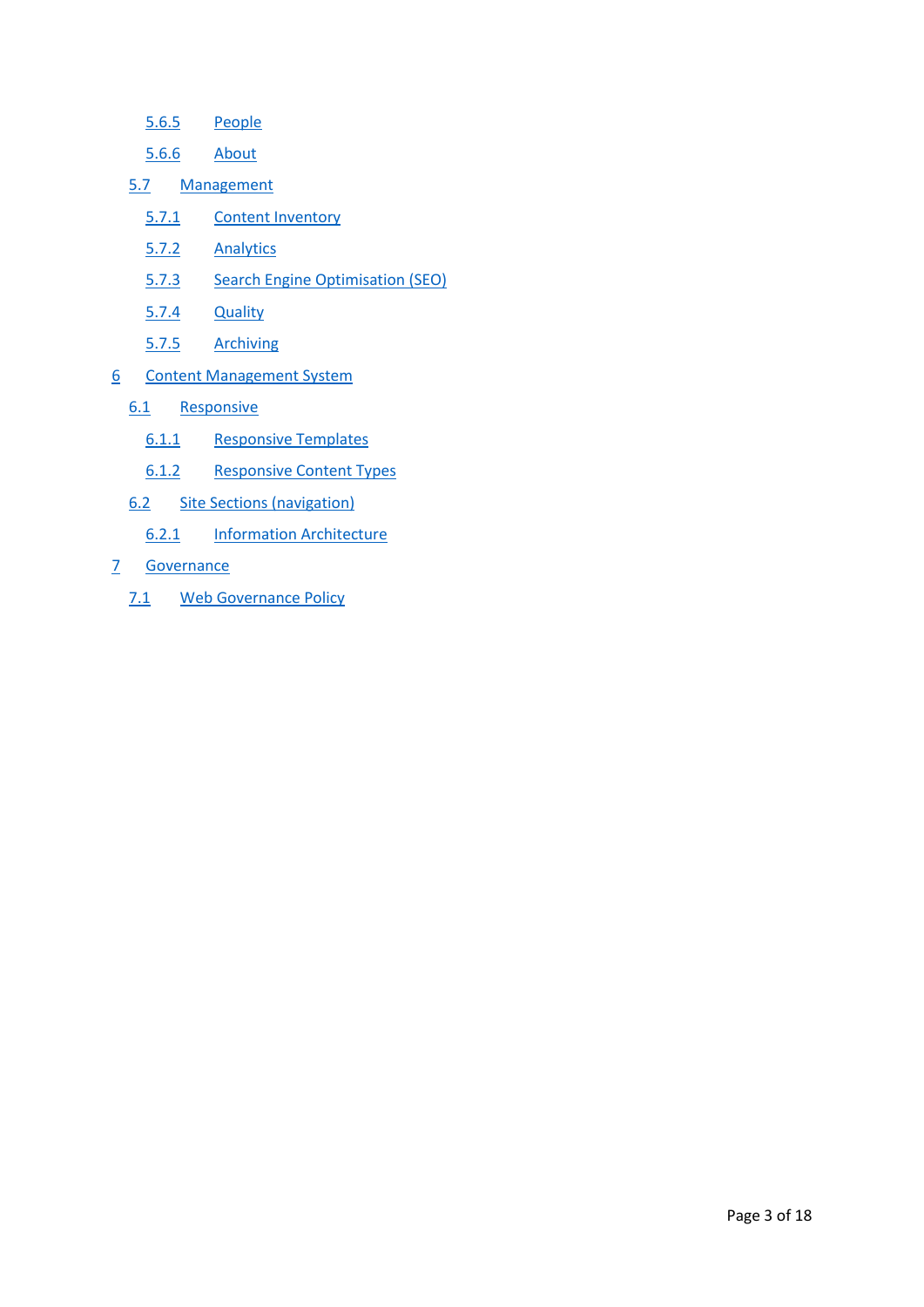# <span id="page-3-0"></span>**1 Purpose**

The purpose of this document is to provide an approved Web Content Strategy through which the University can institutionalise the processes, policies and standards for the production of its web content, enabling staff to carry out their work as effectively as possible.

All sites under the bristol.ac.uk domain are strategic assets owned wholly by the University and thus, content published on all sites must comply with the terms set out in the Web Governance Policy.

# <span id="page-3-1"></span>**2 Ownership**

The Web Content Strategy is owned by the Web Executive and is modified and maintained and by the Web Editor Team and will be revisited and revised frequently, adapting to the ever-changing experiences and requirements of the University audiences.

# <span id="page-3-2"></span>**3 Scope**

The principal scope of the Web Content Strategy is all content produced and maintained on the University's implementation of *T4 Site Manager Content Management System* (CMS) and the users of the CMS who own and publish content to [www.bristol.ac.uk.](http://www.bristol.ac.uk/)

# <span id="page-3-3"></span>**4 Content Strategy**

# <span id="page-3-4"></span>**4.1 Rationale**

# **4.1.1 What is a Content Strategy?**

<span id="page-3-5"></span>**Content** is the information conveyed in copy, navigation and the visual design of digital experiences.

A **Content Strategy** is the concerted effort to present content in meaningful, useful and relevant contexts within the user experience so that the right content reaches the right people, at the right times, for the right reasons.

#### **4.1.2 Why develop a Content Strategy?**

<span id="page-3-6"></span>The benefits realised through the implementation of a Content Strategy for the University vary according to role.

| Role               | <b>Benefits</b>                                                                                                                                                                                                                                                                                                                                |  |  |  |  |
|--------------------|------------------------------------------------------------------------------------------------------------------------------------------------------------------------------------------------------------------------------------------------------------------------------------------------------------------------------------------------|--|--|--|--|
| <b>Site Owners</b> | Faculty/School/Division website content is owned and actively<br>$\bullet$<br>maintained by named individuals<br>Only effective, high quality content is published and maintained<br>$\bullet$<br>reducing risk and resource commitment<br>Content is audited frequently and redundant, outdated or trivial<br>$\bullet$<br>content is removed |  |  |  |  |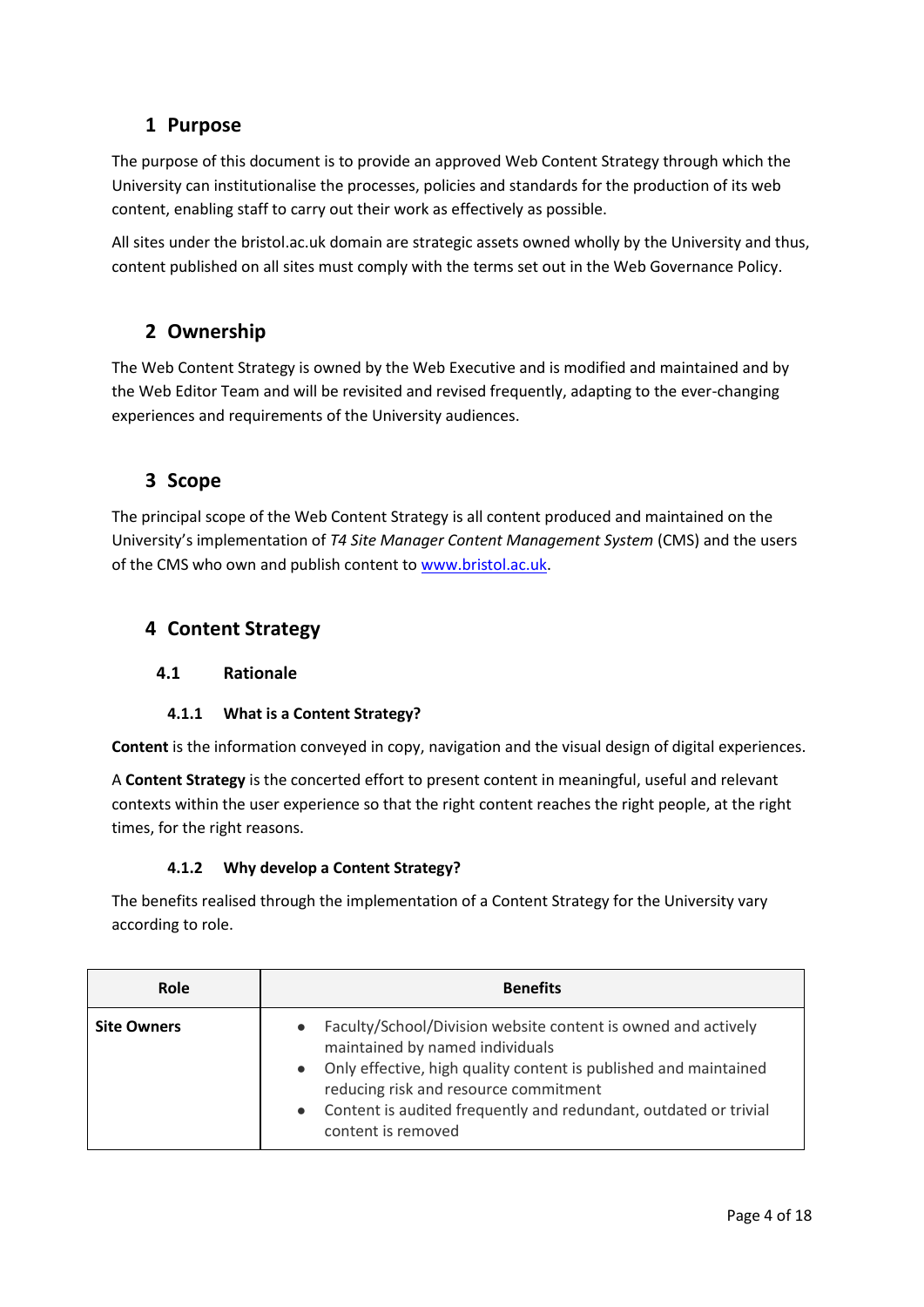| <b>Site Administrator</b> | Content creation and delivery is demonstrably effective<br>Content is sustainable and will continue to be useful, engaging and<br>$\bullet$<br>appropriate to the University's goals over time<br>Ensure that the right content reaches the right people, at the right<br>$\bullet$<br>times, for the right reasons |  |  |  |
|---------------------------|---------------------------------------------------------------------------------------------------------------------------------------------------------------------------------------------------------------------------------------------------------------------------------------------------------------------|--|--|--|
| <b>Web Publishers</b>     | Best practice in content creation and delivery is demonstrated<br>Guidance is published and maintained<br>$\bullet$<br>Training is provided                                                                                                                                                                         |  |  |  |
| <b>Web Executive</b>      | Unified approach to content lifecycle<br>Clear roles and responsibilities<br>$\bullet$<br>Clear governance can be effectively applied                                                                                                                                                                               |  |  |  |
| <b>Web Editor Team</b>    | Content created by Site Admins and Web Publishers is useful and<br>usable:<br>meets a real user need<br>$\Omega$<br>provides a better brand experience<br>$\Omega$<br>helps users take a desirable action<br>$\circ$                                                                                                |  |  |  |

<span id="page-4-0"></span>**Table 1. Benefits realised through implementation of a Content Strategy**

#### **4.1.3 Why maintain a Content Strategy?**

Website content quality degrades quickly and websites can easily become bloated with outdated, irrelevant and potentially damaging content.

By maintaining a Content Strategy:

- Web Publishers will be reassured that the content they create and maintain is sustainable
- Site Administrators will be reassured that they have greater control over who is responsible for content in their area
- Site Owners will be reassured that clear roles and responsibilities for ownership within the content publishing processes exist and are maintained.

#### **4.1.4 Implementing the Content Strategy**

<span id="page-4-1"></span>This Content Strategy is written for the organisation and provides a structured approach to creating, managing and archiving content from that perspective.

The Web Editor Team will help Site Owners and Site Admins ensure that their websites benefit from this approach to content.

Tailoring of this guidance should be considered by the Editorial Group as it agrees the website's specific purpose and objectives to help to ensure the context of the content is preserved.

#### **4.2 Organisational Identity**

<span id="page-4-2"></span>The University of Bristol is a complex organisation, but our mission is broadly consistent. However, as the environment in which we operate becomes ever more complex and competitive our stakeholders need a clear articulation of what makes the University of Bristol special.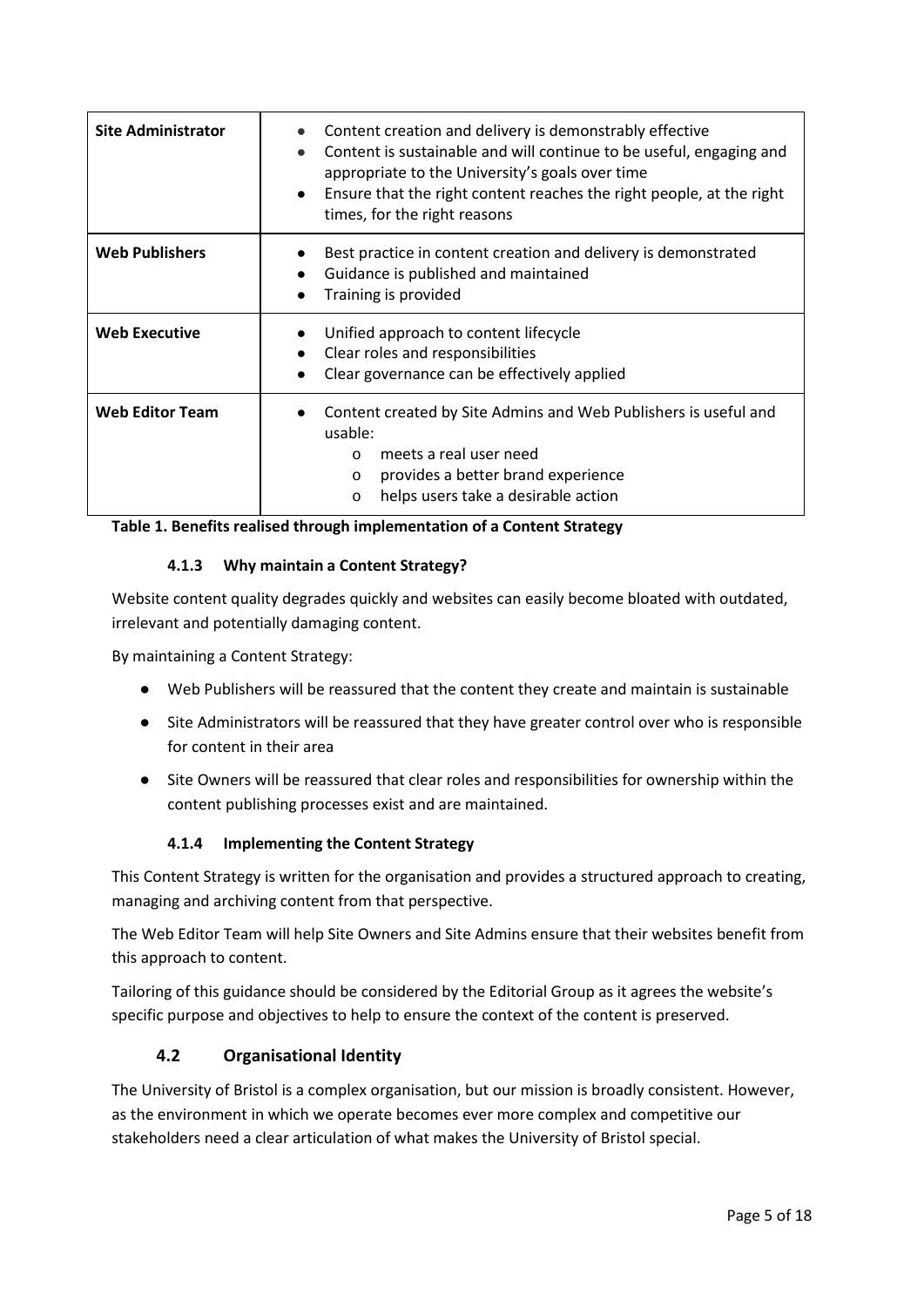**HOW** we present ourselves to the world has to be sophisticated. **WHAT** we present to the world has to be consistent and **WHY** we present ourselves to the world has to be considered.

<span id="page-5-0"></span>Maintaining a consistent identity across our websites plays a key role in supporting that process.

#### **4.2.1 Tone of Voice**

Every organisation needs to project a distinct personality and voice. This should be the sum of its history, its people past and present, its place and its vision for the future. It is important that we nurture and protect our identity and manage its evolution carefully and proactively.

Our audiences vary in their priorities, their knowledge of the University of Bristol and their expectations. The basic principles of our written communications, however, are universal:

- 1. Keep the messages simple and consistent
- 2. Make the evidence that supports the messages compelling
- 3. As far as possible, make the messages unique to the University

Our written content and tone should be true to our vision and values, and reflect our personality. Wherever possible, we should use specific evidence to support what we are saying. This makes our overall message more compelling and more memorable – for example, to show how engaged our students are in the local community, we may want to include the fact that: "every year University of Bristol students contribute more than 100,000 hours of volunteering in the community".

Taken from[: http://www.bristol.ac.uk/media-library/sites/style-guides/documents/university-of](http://www.bristol.ac.uk/media-library/sites/style-guides/documents/university-of-bristol-visual-identity.pdf)[bristol-visual-identity.pdf](http://www.bristol.ac.uk/media-library/sites/style-guides/documents/university-of-bristol-visual-identity.pdf)

#### **4.2.2 House Styles**

<span id="page-5-1"></span>The house style guide establishes house rules for language use, including punctuation, spelling and formatting, and aims to ensure consistency across University print and online publications.

The guidelines have been developed with the reader in mind, so that our communications are clear and appropriate to a general audience. We are unable to cover every aspect of language usage here, but we aim to clarify those areas where queries most often arise.

#### <span id="page-5-2"></span><http://www.bristol.ac.uk/style-guides/writing/house-style/>

#### **4.2.3 Visual Identity**

In competing for the best students, faculty, and staff across on a global scale, it is imperative that we communicate in a clear and consistent visual identity. Consistent application of the University's visual identity strengthens each Division's/Department's value while reinforcing the collective value of the institution.

<http://www.bristol.ac.uk/style-guides/visual-identity/>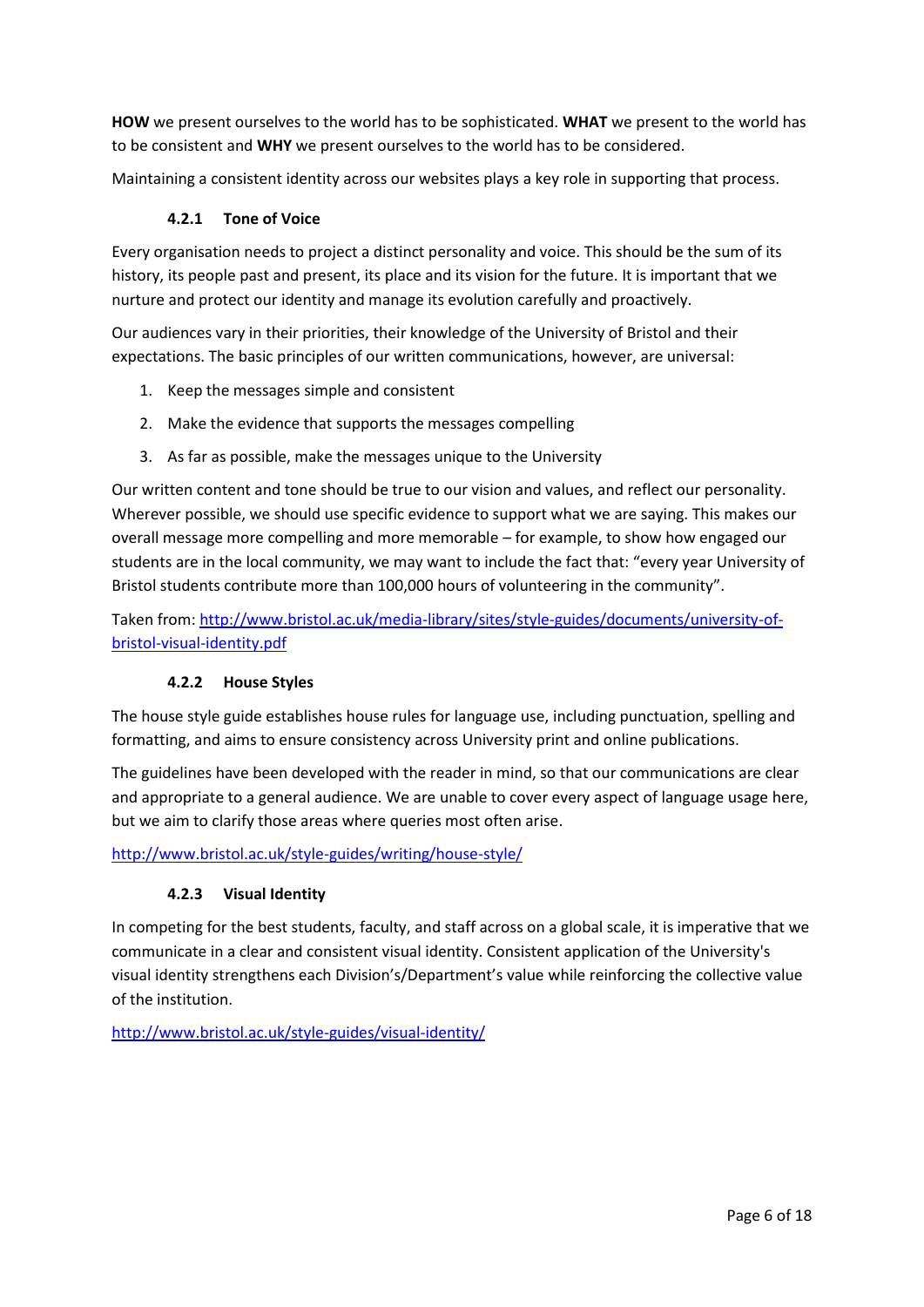# <span id="page-6-0"></span>**5 Content**

### <span id="page-6-1"></span>**5.1 Roles and Responsibilities**

#### **5.1.1 Overview**

<span id="page-6-2"></span>The University currently hosts over 200 sites on the CMS which is accessed by c. 700 active users. Establishing and maintaining clear site ownership and accountability from domain-level to individual pages of content is key to delivering its objectives.

The table below provides an overview of the roles with responsibilities for web governance, access and content.

| Role                                          | <b>Responsibilities</b>                                                                                                                                                                                                                                                                                                                                                                                                                                                                                                                               |  |  |  |  |  |
|-----------------------------------------------|-------------------------------------------------------------------------------------------------------------------------------------------------------------------------------------------------------------------------------------------------------------------------------------------------------------------------------------------------------------------------------------------------------------------------------------------------------------------------------------------------------------------------------------------------------|--|--|--|--|--|
| <b>Site Owner</b>                             | Responsible for overall strategic direction of Faculty/School/Division<br>site<br>Ultimately accountable for content published on their sites<br>Authorises staff to become Site Administrators                                                                                                                                                                                                                                                                                                                                                       |  |  |  |  |  |
| <b>Site Administrator</b>                     | Responsible for the operational maintenance of a particular website or<br>$\bullet$<br>set of websites<br>The primary contact for matters relating to the website<br>May authorise other Web Publishers to maintain content on the<br>website and will oversee the work undertaken by them<br>Usually a single Site Administrator has operational maintenance of a<br>$\bullet$<br>website or websites, however, there may be up to three assigned<br>Approves training for Web Publishers.                                                           |  |  |  |  |  |
| <b>Web Publishers</b>                         | Responsible for editing and maintaining content for a particular<br>website or set of websites<br>Ensure the overall University web presence is up to date, easy to use<br>$\bullet$<br>for all users, and provides users with a positive impression of the<br>University<br>NOTE: May be based across many organisational units with the<br>$\bullet$<br>University, but usually within the organisational unit to which the<br>website they maintain relates<br>NOTE: The Web Publisher role is often integrated with other job<br>responsibilities |  |  |  |  |  |
| <b>Subject Matter</b><br><b>Experts (SME)</b> | Members of staff with a clear understanding of a subject upon which<br>$\bullet$<br>Site Administrators/Web Publishers are writing<br>Subject experts or subject specialists can be from within or external to<br>the University<br>They can provide insight and knowledge to create more informed and<br>relevant content.                                                                                                                                                                                                                           |  |  |  |  |  |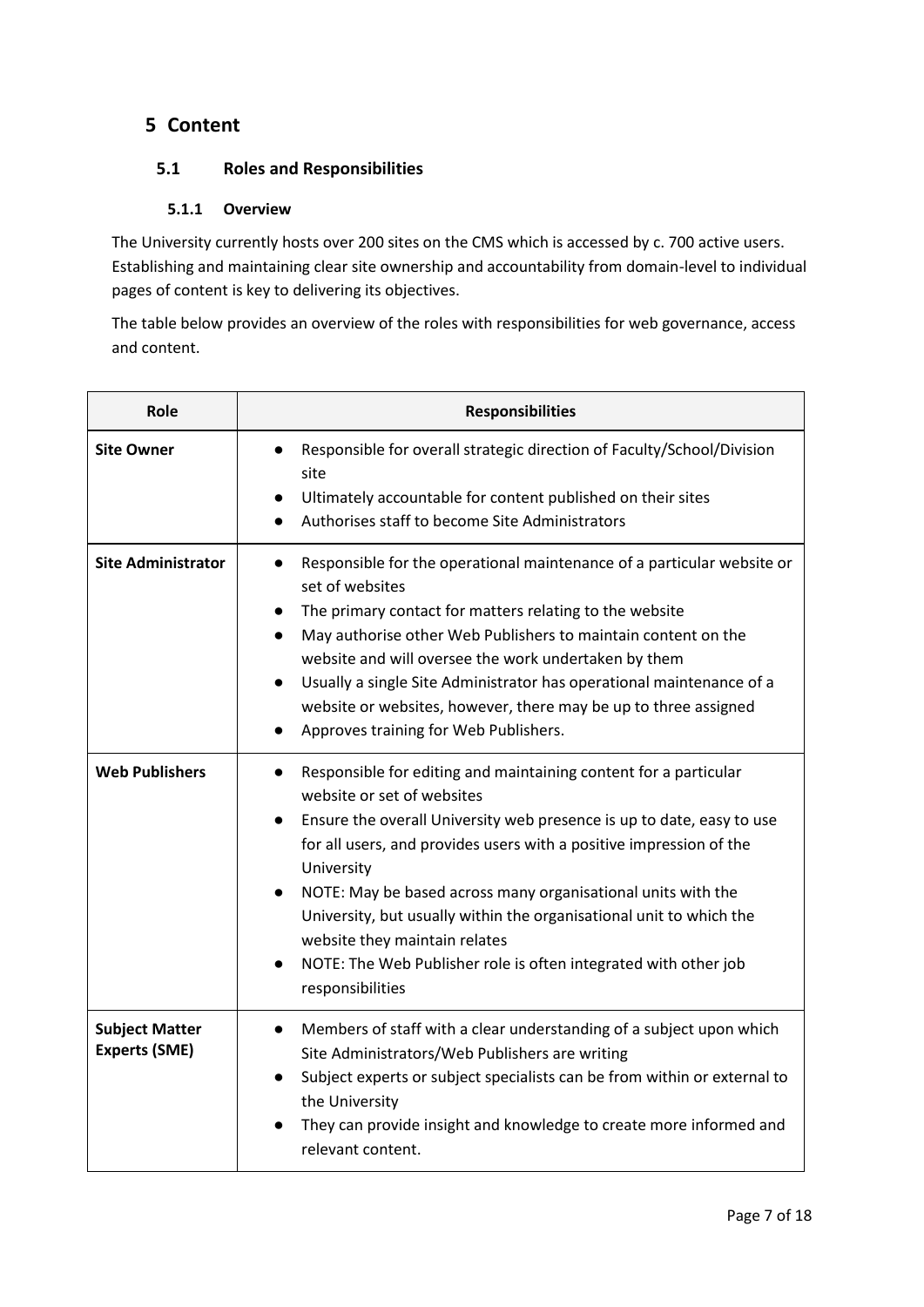| <b>Web Editor Team</b> | PRO Web Team in Professional Services, Communications and<br><b>Marketing Division</b><br>Directs content design on the University's public-facing websites<br>$\bullet$<br>Directs content requests and has the authority to decide what actions<br>$\bullet$<br>to take with content that doesn't address the University's business<br>goals or support user needs<br>Provides leadership, advice and guidance to Site Owners, Site<br>$\bullet$<br>Administrators and Web Publishers<br>Implements and ensures adherence to corporate policies<br>Aligns the web priorities of Faculties and other organisational units to<br>the University's Strategy<br>Responsible for the visual identity of the University web presence<br>Reports to the Web Executive. |
|------------------------|-------------------------------------------------------------------------------------------------------------------------------------------------------------------------------------------------------------------------------------------------------------------------------------------------------------------------------------------------------------------------------------------------------------------------------------------------------------------------------------------------------------------------------------------------------------------------------------------------------------------------------------------------------------------------------------------------------------------------------------------------------------------|
| <b>Web Executive</b>   | Governs the ongoing, strategic development of the University's public-<br>facing web presence<br>Provides leadership and authority to ensure that strategic<br>$\bullet$<br>development of the University's public-facing web presence supports<br>the delivery of the University's Strategy and Vision.                                                                                                                                                                                                                                                                                                                                                                                                                                                          |

<span id="page-7-0"></span>

### **5.2 Editorial Group**

An Editorial Group is responsible for the operational maintenance of its content area (website) on bristol.ac.uk, together with a remit to look at opportunities for strategic improvement in liaison with the Web Editor Team.

#### **5.2.1 Scope**

<span id="page-7-1"></span>Editorial Groups are based on top-level websites with one group per website.

Top-level website examples include:

- bristol.ac.uk/students
- bristol.ac.uk/study
- bristol.ac.uk/research
- bristol.ac.uk/maths
- bristol.ac.uk/academic-registry

The scope of responsibility for a group extends to the web pages and subsections within a top-level website.

Where content covering a particular topic crosses multiple websites, the editorial groups involved should work in partnership to ensure the content is consistent and meets the needs of its users.

#### **5.2.2 Membership**

<span id="page-7-2"></span>Membership will include: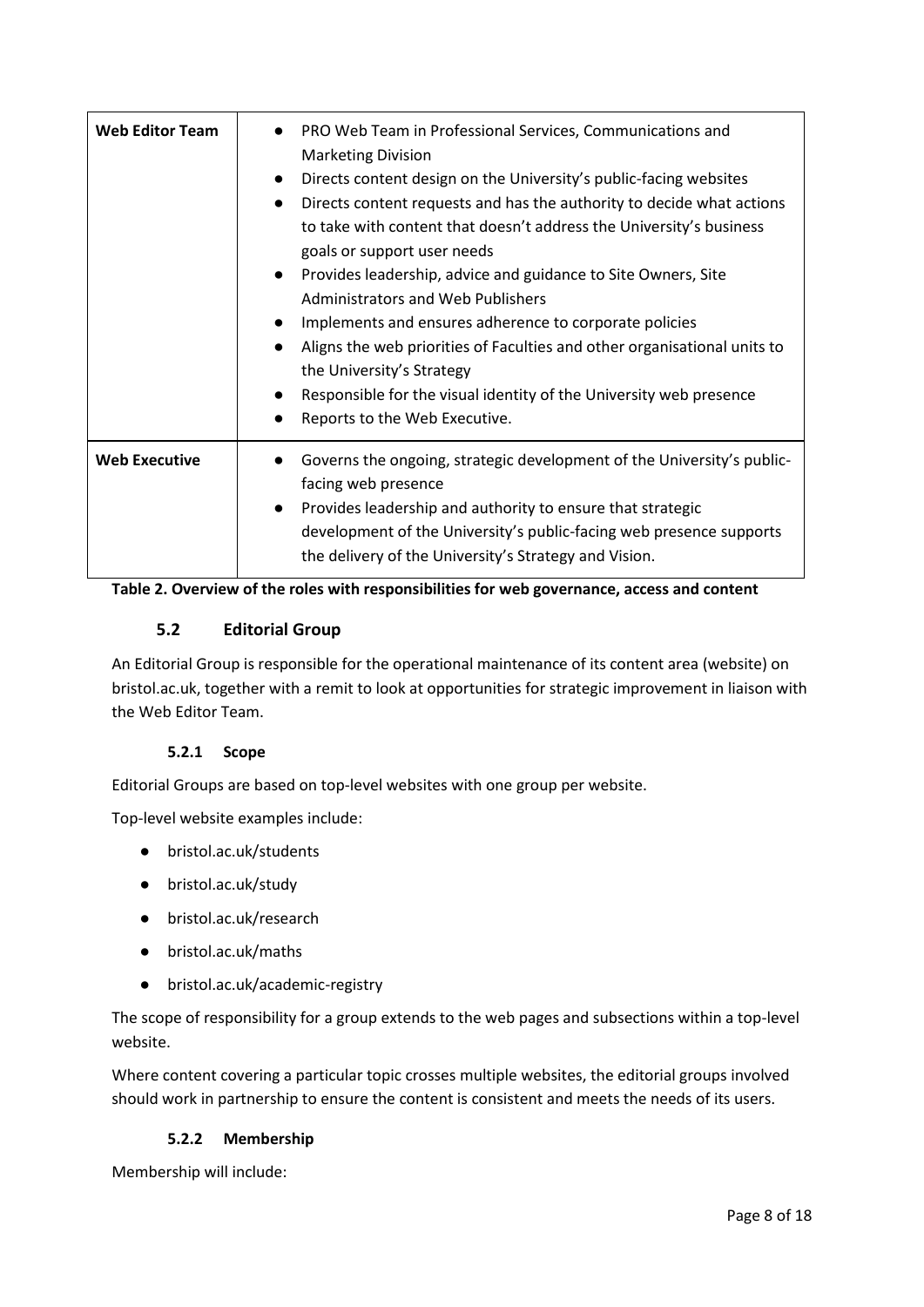- Site Owner
- Site Administrator
- Subject Matter Expert
- Web Editor Team member

The size of the Editorial Group may be scaled according to the specific content area it is responsible for.

#### **5.2.3 Responsibilities**

<span id="page-8-0"></span>Each Editorial Group has responsibilities for the following operational tasks:

- Overseeing content planning, creation and maintenance
- Creating and adhering to an Editorial Calendar
- Managing the number of people with access to publish web content
- Identifying training needs of Web Publishers and ensuring appropriate training courses are attended
- Establishing a workflow for content management, whether it is for the creation or review of content

| <b>Task</b>                                                                                               | Responsible<br>Does the work | Accountable<br>Oversees the<br>work | <b>Consulted</b><br>Influences the<br>work       | <b>Informed</b><br>Knows what's<br>happening |
|-----------------------------------------------------------------------------------------------------------|------------------------------|-------------------------------------|--------------------------------------------------|----------------------------------------------|
| Content planning, creation and<br>maintenance                                                             | <b>Site</b><br>Administrator | <b>Site Owner</b>                   | <b>Subject</b><br><b>Matter</b><br><b>Expert</b> | <b>Web Editor</b><br><b>Team</b>             |
| Creating and adhering to an Editorial<br>Calendar                                                         | <b>Site</b><br>Administrator | <b>Site Owner</b>                   | <b>Web Editor</b><br><b>Team</b>                 |                                              |
| Managing the number of people<br>with access to publish web content                                       | <b>Site</b><br>Administrator | <b>Site Owner</b>                   | <b>Web Editor</b><br><b>Team</b>                 |                                              |
| Identifying training needs of Web<br>Publishers and ensuring appropriate<br>training courses are attended | <b>Site</b><br>Administrator | <b>Site Owner</b>                   | <b>Web Editor</b><br><b>Team</b>                 |                                              |
| Establishing a workflow for content<br>management, whether it is for the<br>creation or review of content | <b>Site</b><br>Administrator | <b>Site Owner</b>                   | <b>Web Editor</b><br><b>Team</b>                 |                                              |

These responsibilities are mapped to the following roles as shown in the RACI matrix below:

#### **Table 3. Editorial Group RACI**

#### **The RACI matrix explained**

- Responsible The role doing the work and responsible for completing the task
- Accountable The role overseeing the completion of the work and accountable for its completion and quality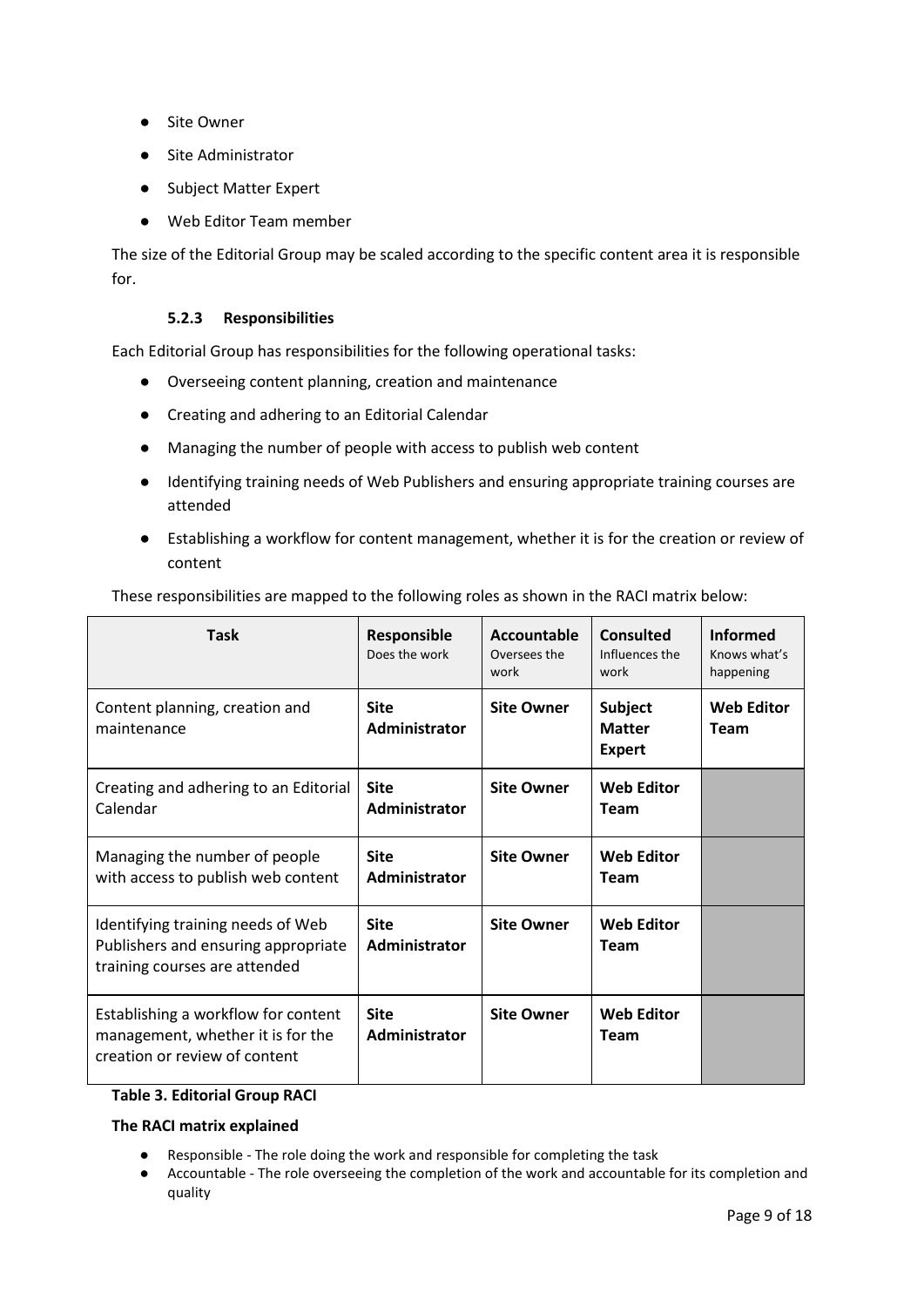- Consulted The role that may influence the work through consultation and input into the task
- Informed The role that needs to know what's happening and that the task is being completed

#### <span id="page-9-0"></span>**5.3 Content Creation**

#### **5.3.1 Website Request form**

<span id="page-9-1"></span>The form provides an overview of the objectives and long-term management of the proposed website and enables the Web Editor Team to assess where and how the website may best appear on the University web presence.

<span id="page-9-2"></span>Please contact [web-editor@bristol.ac.uk](mailto:web-editor@bristol.ac.uk) or your Faculty Web Officer for access.

#### **5.3.2 Core Content Statement**

Creating content on behalf of the University is an act that should support the University's vision statement:

"Our vision is to sustain and improve upon our world-leading reputation for research, and embrace educational innovation that will nurture skilled, adaptable and resilient graduates." (Professor Hugh Brady, Vice-Chancellor and President).

To ensure that created content does support the vision, it is essential for each Site Administrator to work with the Web Editor Team to create core content statements that will determine where to focus effort in its creation.

A core content statement answers the following questions:

- What are the business goals?
- What are the content products?
- Who is the target audience?
- What are the audience needs?

An example core content statement for international student recruitment might be:

*"To increase the proportion of high-quality international students on all our programmes we will provide inspirational case studies and practical advice and support to prospective international students in deciding where to study in the UK*."

In this statement:

- **Business goal** increase the proportion of high-quality international students on all our programmes
- **Content products**  provide inspirational case studies and practical advice and support
- **Audience** prospective international students
- **User need** deciding where to study in the UK

#### **5.3.2.1 Business Goals**

The high-level business goals for the University over the next few years are:

● Education and the student experience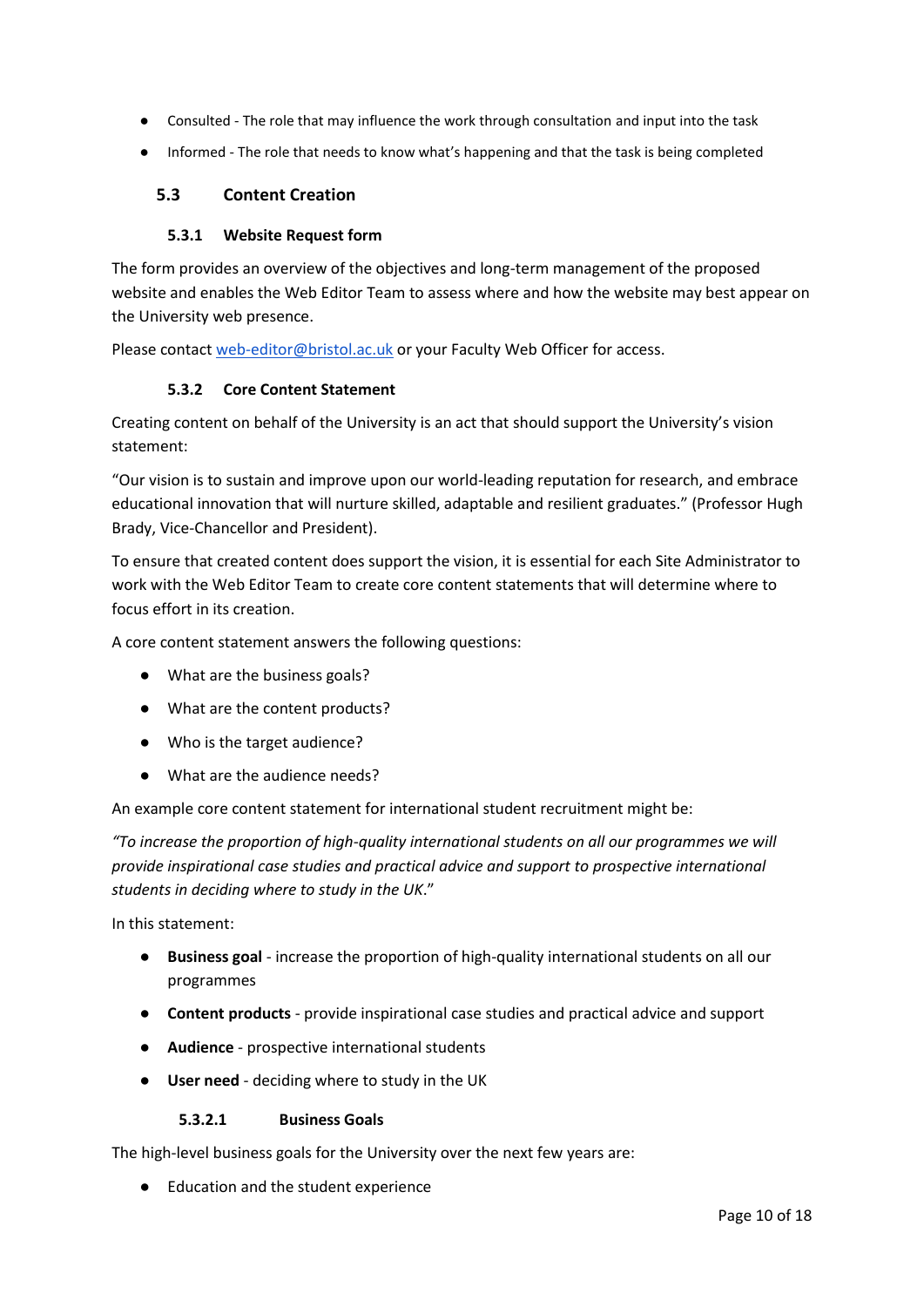- Research, innovation and partnerships
- Internationalisation and global relations
- Sustainability

#### **5.3.2.2 Content Products**

Content products are created or commissioned by the Editorial Group and should be identified through a series of core content statements.

#### **5.3.2.3 Audience**

The University has many stakeholders, both external and internal:

- Global research community (researchers, other HEIs, funding councils)
- Home and international prospective students (research postgraduates, taught postgraduates and undergraduates)
- Prospective students' opinion formers/influencers (parents/carers, schools; career advisors)
- Prospective staff (academic and non-academic)
- Alumni and friends
- Business and industry
- Local and regional community
- Media
- General public
- Current students (home and international undergraduates, taught postgraduates and research postgraduates)
- Current staff (academic and non-academic)

These user groups are categorised into generalised audience types called *personas*.

*Personas* are composite sketches that reflect real world behaviours, attributes, and attitudes. They will also identify what that type of user commonly needs when interacting with the University.

The Public Relations Office has documented detailed personas for several user groups to be used for general reference [\(http://www.bristol.ac.uk/media-library/sites/style-guides/documents/uob](http://www.bristol.ac.uk/media-library/sites/style-guides/documents/uob-personas.pdf)[personas.pdf\)](http://www.bristol.ac.uk/media-library/sites/style-guides/documents/uob-personas.pdf).

*Personas* are based on data from user research and are used as a frame of reference when creating new content in order to ensure that the content will satisfy a user need.

#### **5.3.2.4 User need**

Each user of the University website is looking to satisfy one or more needs. This need may be to find out how much a particular MSc programme costs; to find a study space; to find the start time for an event; to look up the contact details for an academic. All new and existing content should be created specifically to satisfy a user need.

#### <span id="page-10-0"></span>**5.4 Original vs curated content**

#### **5.4.1 Original Content**

<span id="page-10-1"></span>When creating content from scratch or adding content created by a colleague, make sure it is optimised for reading on a screen. Good digital content follows certain guidelines to be effective in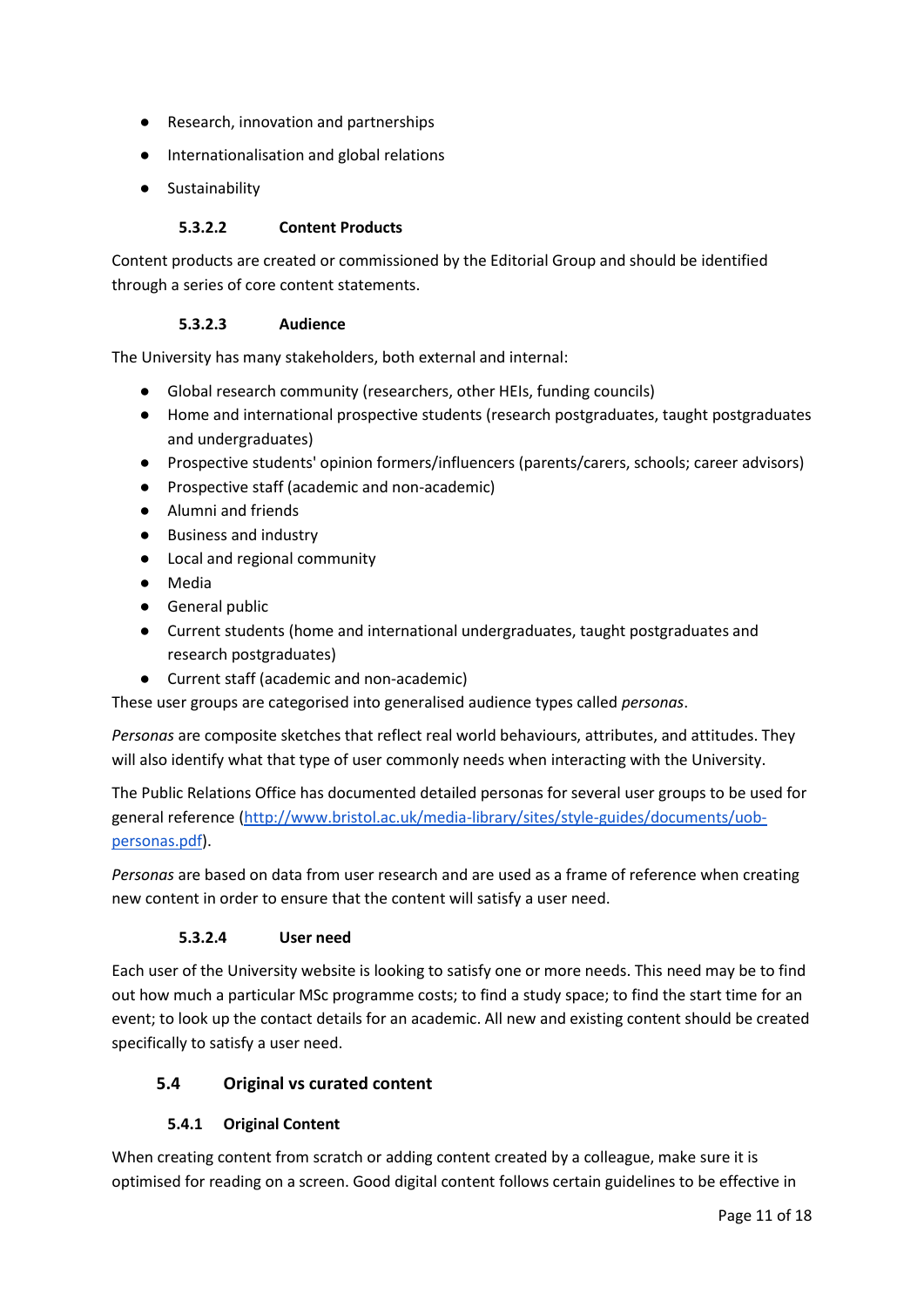meeting the needs of users. You can find more advice on creating original content for the following types of media:

- Writing:
	- 'Writing effective web copy' ([http://www.bristol.ac.uk/style-guides/web/how/edit](http://www.bristol.ac.uk/style-guides/web/how/edit-content/write-effective-web-copy/)[content/write-effective-web-copy/\)](http://www.bristol.ac.uk/style-guides/web/how/edit-content/write-effective-web-copy/)
- Images:
	- How to prepare images' ([http://www.bristol.ac.uk/style-guides/web/how/edit](http://www.bristol.ac.uk/style-guides/web/how/edit-content/prepare-images/)[content/prepare-images/\)](http://www.bristol.ac.uk/style-guides/web/how/edit-content/prepare-images/)
	- 'How to use images' ([http://www.bristol.ac.uk/style-guides/web/how/edit](http://www.bristol.ac.uk/style-guides/web/how/edit-content/use-images/)[content/use-images/\)](http://www.bristol.ac.uk/style-guides/web/how/edit-content/use-images/)
- Video:
	- University video-production guidelines [\(http://www.bristol.ac.uk/video-guidelines\)](http://www.bristol.ac.uk/video-guidelines)

In addition, all content on bristol.ac.uk must adhere to the University web accessibility guidelines [\(http://www.bristol.ac.uk/style-guides/web/policies/legal/access/\)](http://www.bristol.ac.uk/style-guides/web/policies/legal/access/).

#### **5.4.2 Co-Created Content**

<span id="page-11-0"></span>Co-created content is content produced in partnership with an external organisation that is collectively more effective and more compelling to its audiences. If you are creating content with another organisation for use on a bristol.ac.uk site, it's important that there's a clear benefit for both parties.

There are also certain considerations to check when you are considering working on creating content with a partner:

- Their reputation, corporate values and CSR track record
- The relevance of their users and audiences and synergy with ours
- Their level of engagement, commitment and ability to deliver the content you need

Co-creation and co-production can be either lead by partners or the University of Bristol or can be jointly developed and produced. You should agree this clearly upfront. Managing any response and linking out to external partner sites should also be agreed in advance of the work being done.

You will need to reach an agreed style both visually and in terms of language, which is acceptable to both or all parties and which reflects common objectives of the content. Generally, apply generic standards of good writing and communication for the web: clear, honest and approachable rather than a particular organisational tone of voice to ensure there is no conflict or contradiction.

Please contact Marketing and Communications [\(communications-team@bristol.ac.uk\)](mailto:communications-team@bristol.ac.uk) if you are discussing any competition or incentive, or if there is any element of financial sponsorship being discussed on either side. Equally, please contact this team if you are considering any form of advertising or product placement.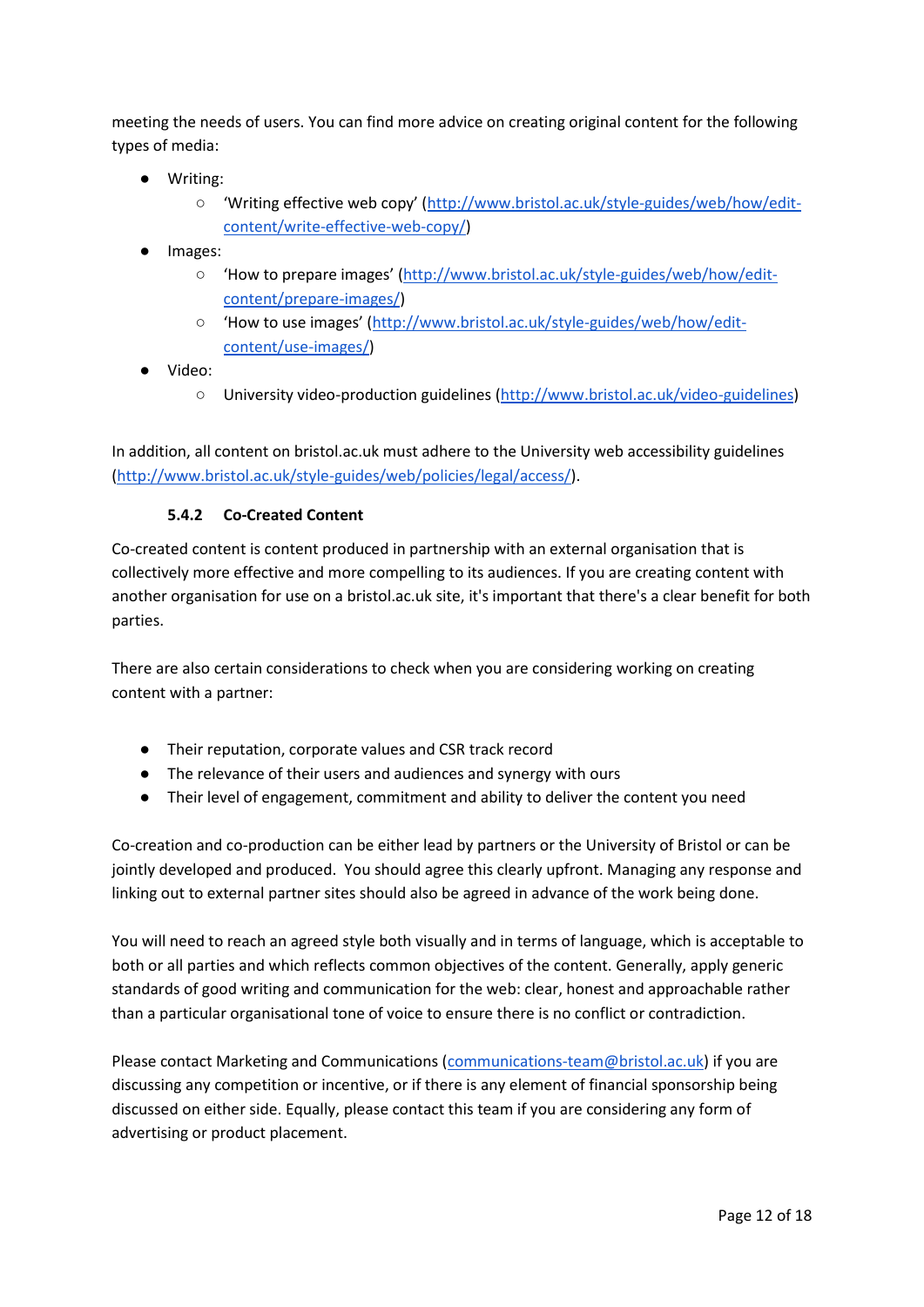### <span id="page-12-0"></span>**5.4.3 Curated Content**

#### **5.4.3.1 Internal curated content**

Avoid duplicating content that is available elsewhere on bristol.ac.uk. This prevents creating a bloated website and creating a confusing user journey for visitors.

Always link directly to the original source, do not reproduce.

#### **5.4.3.2 External curated content**

Avoid duplicating content that is available elsewhere on external websites.

For example, content provided by government (statutory instruments, policy, legal, visas), nongovernment organisations (UCAS, funding bodies, charities, think-tanks etc.), and any other third party should be linked to from their original source rather than republishing on bristol.ac.uk.

<span id="page-12-1"></span>Always link directly to the original source, do not reproduce.

# **5.5 Editorial Calendars**

An Editorial Calendar supports the Editorial Groups in prioritizing tasks and efficiently processing content workflows from development to publishing.

This does not need to be a complicated or onerous process, by simply putting a date next to a page in a spreadsheet that you can use to track content, you are adopting a simple editorial calendar. The Web Editor Team are issuing responsibilities matrix spreadsheets to all Site Owners so that responsibility for content can be tracked at the page-level (se[e 5.7.1](#page-14-3) **[Content Inventory](#page-14-3)** for more details). In this spreadsheet, which will show all of a website's pages, there is a column provided to add a date for review.

# **5.6 University-specific Content**

<span id="page-12-2"></span>Popular content areas that are present on many websites within the University are:

- Student recruitment
- Research
- News
- Events
- People
- About

<span id="page-12-3"></span>Here are some rules about how to deliver content within these areas.

#### **5.6.1 Student recruitment**

Study-related information aimed at prospective students should be located within a section named 'Courses and programmes', with subsections for undergraduates, postgraduates and other audiences (e.g. foundation).

The primary content in this section is a listing of the courses and programmes available, with each one linked to the relevant course/programme information on [http://www.bristol.ac.uk/study.](http://www.bristol.ac.uk/study)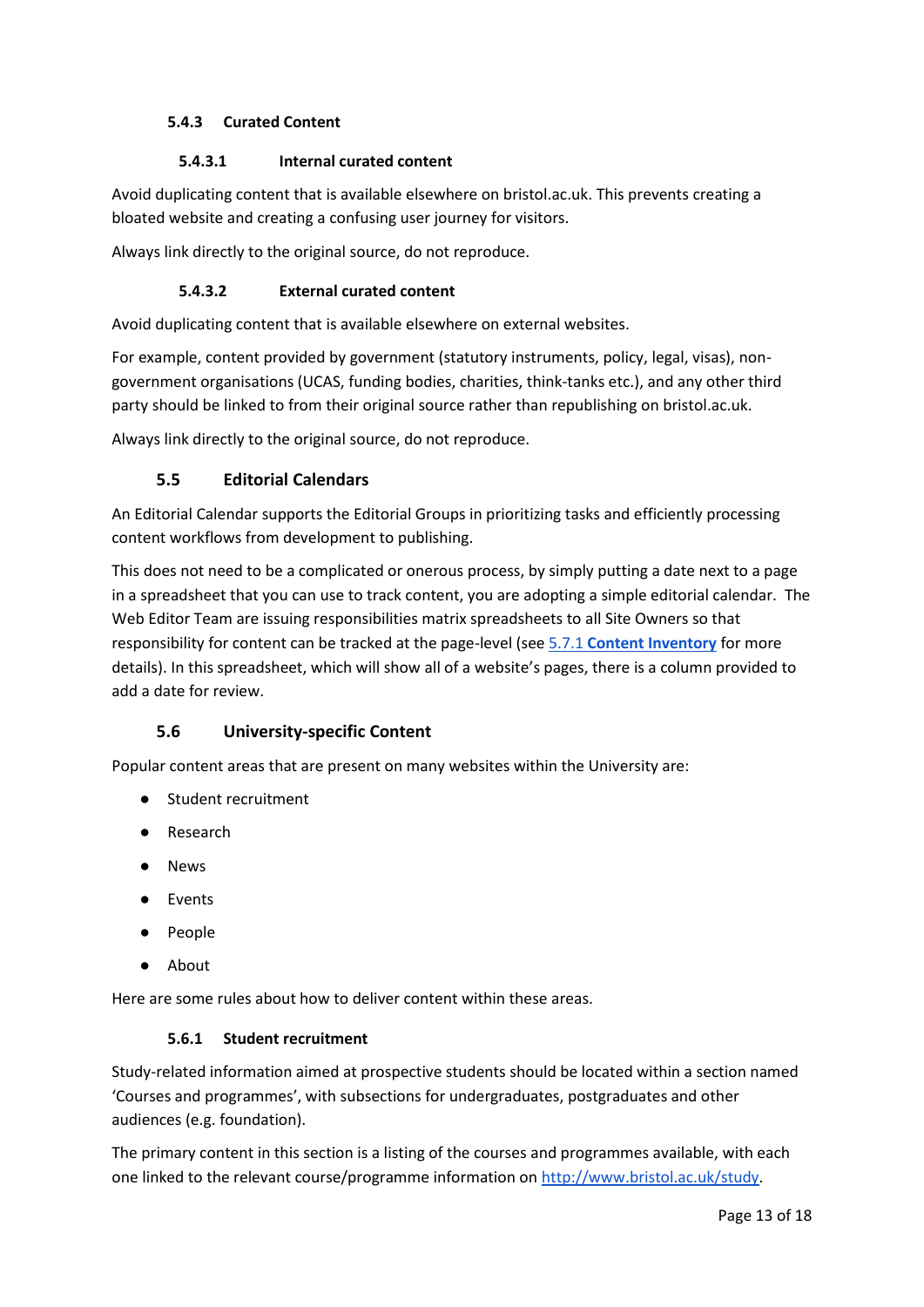Where additional content is required to complement core course/programme information, such content may be also be located in this section. Always discuss your needs with the Faculty Student Marketing Team [\(http://www.bristol.ac.uk/sraa/crsm/marketing/\)](http://www.bristol.ac.uk/sraa/crsm/marketing/) when planning complementary course/programme information, to ensure that all content is effectively co-ordinated and promoted.

#### **5.6.2 Research**

<span id="page-13-0"></span>The way research activities are organised and prioritised differs from faculty to faculty, presenting a challenge in providing a consistent method of informing users about research across bristol.ac.uk.

Research-project information must be entered into PURE so that it can be displayed publicly through Explore Bristol Research (EBR, [https://research-information.bris.ac.uk/\)](https://research-information.bris.ac.uk/). However, it has been recognised that the current publications widget provided to integrate data from EBR into the CMS does not provide a fully satisfactory rendering of publication content. As well as extending use of this widget, there is also scope for IT Services to provide a projects widget which would remove the need to maintain projects content in the CMS and instead manage entirely within EBR.

If there is a requirement for a project to have its own website, this must be costed into the project in the planning phase. This should include cost of setup and onward maintenance.

Research IT and should be consulted so that it can be determined whether the scope of the site is deliverable in-house.

Public Relations will be providing some general guidance for staff area that will help to ensure a more consistent experience for users across all of the varied research themes and activities represented on the website.

#### **5.6.3 News**

<span id="page-13-1"></span>Websites on bristol.ac.uk can add a dynamic news section to organise and surface regular news content. News items are added using a dedicated content form. When published, these automatically display on a news listing within the website, and usually in a listing of headlines on the department homepage as well. Latest news items can also be displayed on other areas of the website as needed.

News items are automatically listed in date order. The news listing is searchable by users, and filtered news listings (eg for a particular category of news) can be displayed.

More information on how to create and write news items: [http://www.bristol.ac.uk/style](http://www.bristol.ac.uk/style-guides/web/how/edit-content/news-events)[guides/web/how/edit-content/news-events](http://www.bristol.ac.uk/style-guides/web/how/edit-content/news-events)

#### **5.6.4 Events**

<span id="page-13-2"></span>Websites on bristol.ac.uk can add a dynamic events section to organise and surface regular news content. Event items are added using a dedicated content form. When published, these automatically display on an events listing within the website, and usually in a listing of headlines on the department homepage as well. Event items can also be displayed on other areas of the website as needed.

Event items are automatically listed in date order, with the next event to occur at the top of the listing. Filtered news listings (eg for a particular category of news) can be displayed.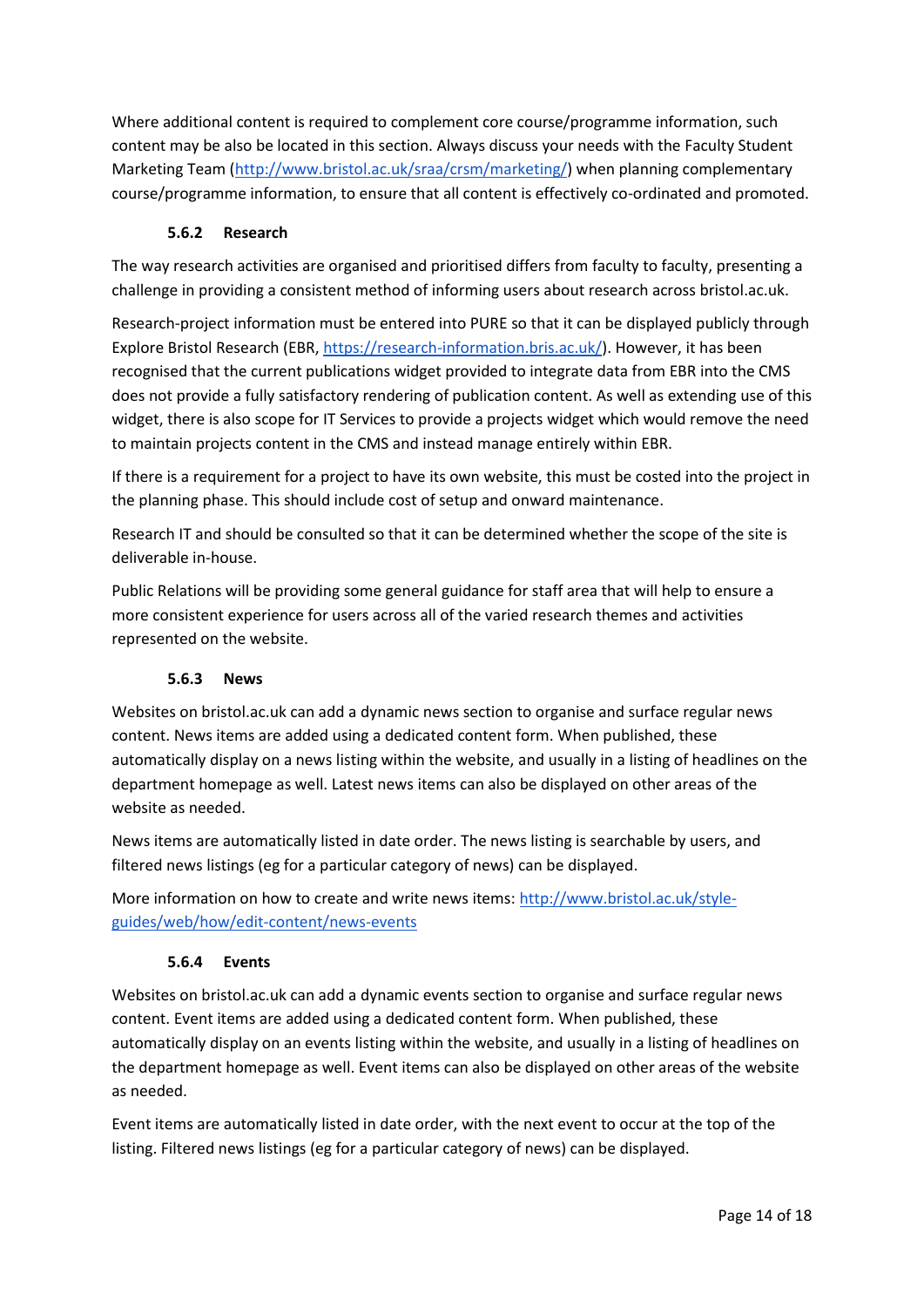Past events are not listed automatically as we have found, through user research and user-data analysis, that such listings are not accessed with any regularity, therefore leading to unnecessary content bloat. Individual past event items are still live, however, and can be linked to if and when needed.

More information on how to create and write event items[: http://www.bristol.ac.uk/style](http://www.bristol.ac.uk/style-guides/web/how/edit-content/news-events)[guides/web/how/edit-content/news-events](http://www.bristol.ac.uk/style-guides/web/how/edit-content/news-events)

#### **5.6.5 People**

<span id="page-14-0"></span>Explore Bristol Research (EBR - [http://research-information.bristol.ac.uk/\)](http://research-information.bristol.ac.uk/) is the public facing side of the PURE database. It displays a profile of every academic research academic (Pathway One, Pathway Two and some Pathway Three) in the University, editable by that staff member, as well as data on research outputs and activities.

Many departmental websites are using the People Profiler application to display staff details. This synchronises with information held in PURE so that the 'Overview' tab in People Profiler draws in information from an individual's 'Research interests' in PURE. People can still enter separate biography info into People Profiler. Publication data is also linked between PURE and People Profiler. Other tabs in People Profiler are populated by academics through People Profiler directly and not PURE. Staff without a PURE profile (eg professional services staff) can edit their information directly in People Profiler.

People Profiler is currently under review with an aim to replace it with a solution that will integrate staff profiles more effectively across bristol.ac.uk. For more information on this, contact your faculty web officer [\(http://www.bristol.ac.uk/public-relations/contacts/#web\)](http://www.bristol.ac.uk/public-relations/contacts/#web).

#### **5.6.6 About**

<span id="page-14-1"></span>It is common to have a section providing an overview of the departmental unit relevant to the website. The best 'About' content will have specifics about the department that set it apart from competitors and shouldn't merely provide a broad summary of the general activities that the department engages it, details of which are likely to exist elsewhere on the department's website. The 'About' page is rarely looked at first by users and therefore should not be written as a general introduction or welcome.

Specific content to add in this section might include facilities; notable rankings, awards and other achievements; how the academic/student community compares to other institutions; regular activities that engage the general public.

#### <span id="page-14-2"></span>**5.7 Management**

#### **5.7.1 Content Inventory**

<span id="page-14-3"></span>The Editorial Group will have been assigned a site-level responsibilities matrix which defines responsibilities to the Site Administrator and Site Owner.

By adopting a page-level responsibilities matrix, the Site Administrator will always know:

● what content is within the website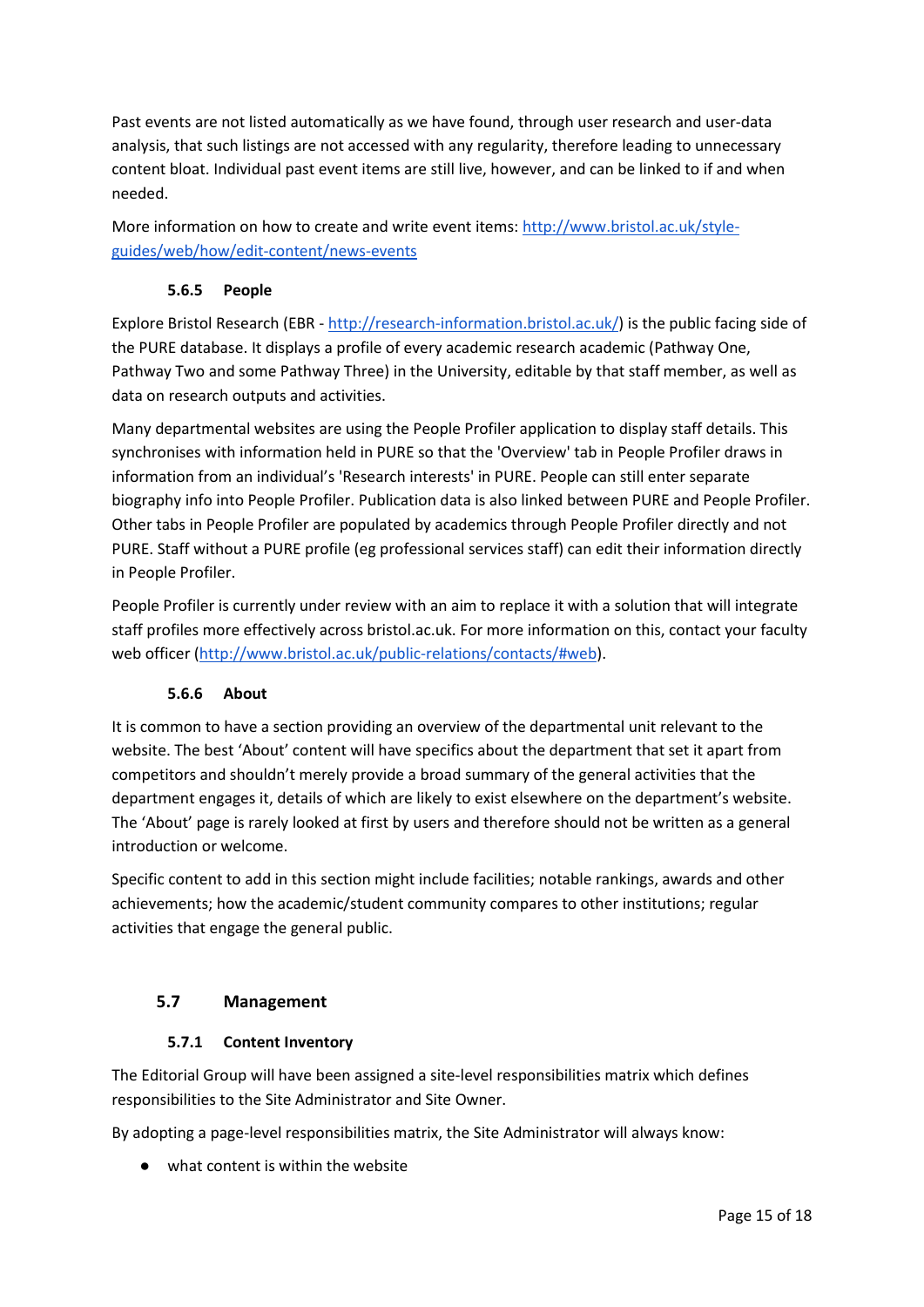- who owns it
- what state is it in
- what sections/content need action

The responsibilities matrix should assign named individuals (or roles) to the following:

- **Responsible** The person responsible for editing the page
- **Accountable** The person overseeing the editorial effort and accountable for its completion and quality
- **Consulted** The person that may influence content through consultation and input into its creation and iteration
- **Informed** The person that may need to know what's happening with that page/those pages
- **Updated** Frequency of updates, e.g. quarterly, annually.

| Page         | <b>URL</b>                     | Responsible | Accountable | <b>Consulted</b> | <b>Informed</b> | <b>Updated</b> |
|--------------|--------------------------------|-------------|-------------|------------------|-----------------|----------------|
| Landing page | bristol.ac.uk/website          |             |             |                  |                 |                |
| Contacts     | bristol.ac.uk/website/contacts |             |             |                  |                 |                |
| About        | bristol.ac.uk/website/about    |             |             |                  |                 |                |

**Table 4. Page-level RACI**

#### **5.7.2 Analytics**

<span id="page-15-0"></span>Web analytics show you statistical information on your website's visitors. Analytics are an important tool to guide the management and optimisation of your website.

The University web presence currently uses comScore Digital Analytix to monitor traffic and generate analytics reports. Site Administrators of websites built in T4 Site Manager can opt in to receive monthly reports from the Web Editor Team.

<span id="page-15-1"></span><http://www.bristol.ac.uk/style-guides/web/systems-and-tools/analytics/>

# **5.7.3 Search Engine Optimisation (SEO)**

Search engine optimisation (SEO) is the process of improving the visibility of a website or a web page in search engines.

Search engines aim to provide users with a list of links to web pages that contain content relevant to the user's search terms. To do this, search engine software analyses web page content to determine how it should be indexed (for example, words are extracted from the page titles, headings and body content) in relation to likely search terms.

Websites that are well-structured, accessible and use valid HTML are ranked higher in search results.

<http://www.bristol.ac.uk/style-guides/web/how/find-site/>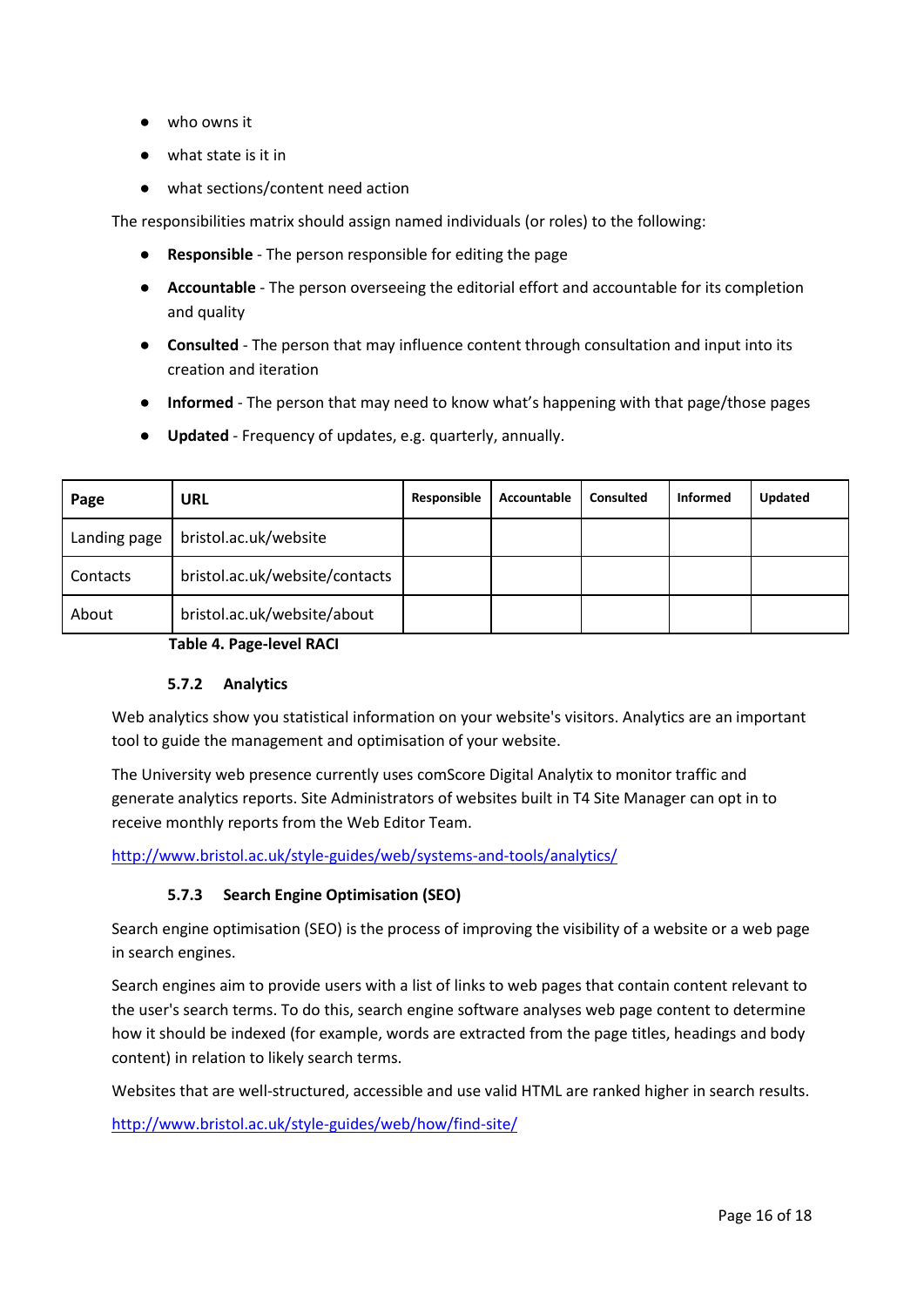#### **5.7.4 Quality**

<span id="page-16-0"></span>The Editorial Calendar provides the necessary structures to perform regular review of content quality. Quality is assessed using the following categories:

- Weak writing for digital channels is very different from writing papers, personal correspondence. The Web Editor Team provide guidance to support effective writing for the web
- Redundant are there pages that are covering similar or redundant topics that can be consolidated?
- Outdated is content outdated/obsolete such as events or timely content that should be deleted?
- Trivial is content published that does not directly serve an identified business goal?

At all times, Site Administrators and Web Publishers must comply with guidance set out in the University web style guide<http://www.bristol.ac.uk/style-guides/web/>

### **5.7.5 Archiving**

<span id="page-16-1"></span>Websites that are no longer required can be captured and stored as a set of static HTML files and assets that provide a local browse experience through the site.

Requests to archive sites and remove them from the CMS should be sent t[o web](mailto:web-editor@bristol.ac.uk)[editor@bristol.ac.uk](mailto:web-editor@bristol.ac.uk) and the Web Editor Team will review and discuss requirements.

# <span id="page-16-2"></span>**6 Content Management System**

#### <span id="page-16-3"></span>**6.1 Responsive**

#### **6.1.1 Responsive Templates**

<span id="page-16-4"></span>*Content for this section will be provided October 2016.*

*Current documentation for responsive templates is available in draft form here:*  <http://wwwdev.bris.ac.uk/aa/documentation/page-layouts/>

#### **6.1.2 Responsive Content Types**

<span id="page-16-6"></span><span id="page-16-5"></span><http://wwwdev.bris.ac.uk/aa/documentation/content-types/>

# **6.2 Site Sections (navigation)**

#### **6.2.1 Information Architecture**

#### <span id="page-16-7"></span>**Faculty**

- Courses and programmes
- Research
- Facilities
- Services
- About